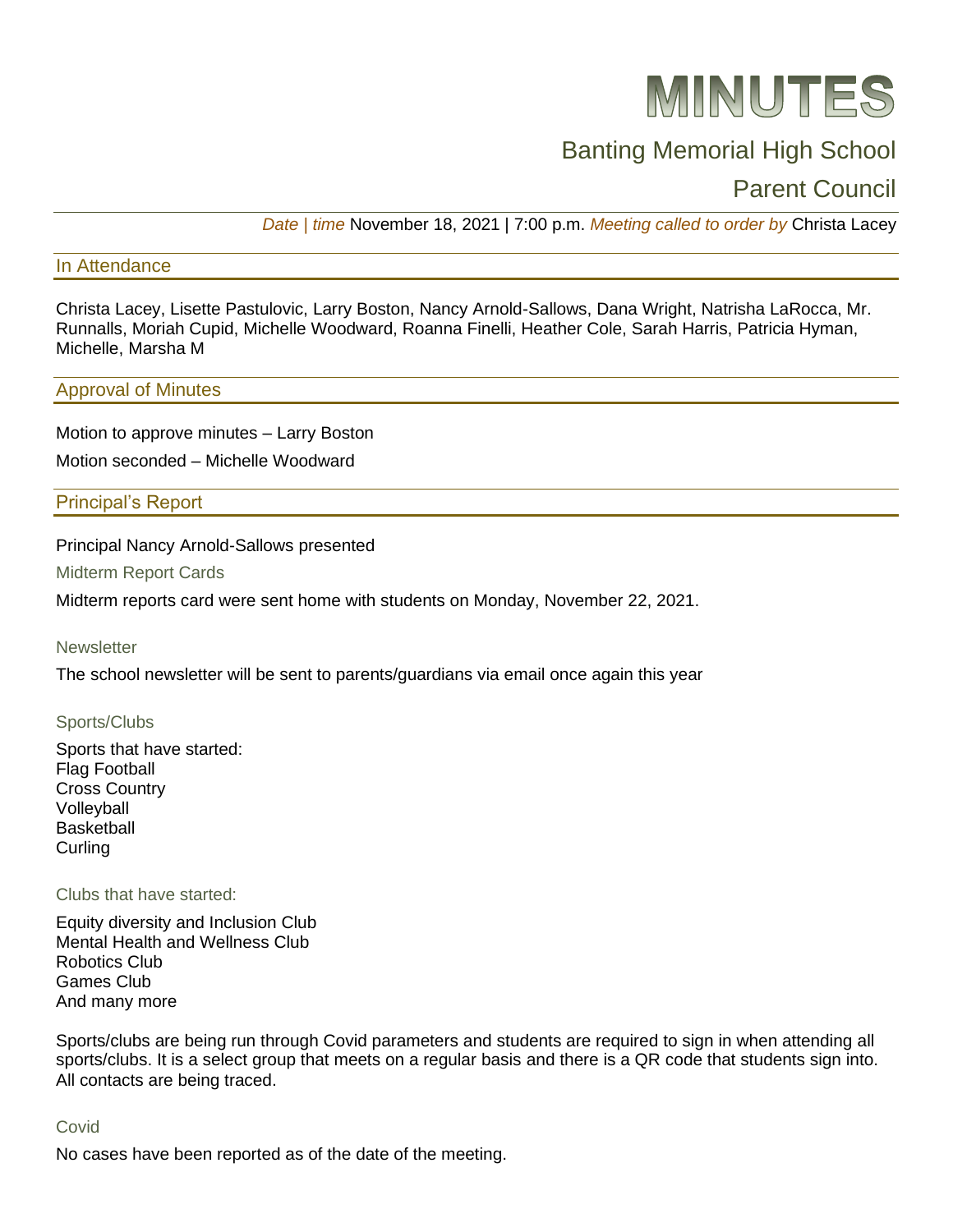### Eating Areas

The school will be opening up additional spaces so students can safety eat inside, following covid protocols. Students are still able to eat in the cafeteria as well as the library. More rooms will be opened up to allow for another 100 students to comfortably eat inside. Inclement Weather reminder of bus cancellations.

BMHS is in the south Simcoe zone

On snow days students are still required to attend online classes through D2L.

Students are still able to come into the school on snow days.

#### Basketball Court

Mrs. Arnold-Sallows is overseeing a major Fundraising effort to create an outdoor basketball court for the students at Banting. Outdoor healthy activities are extremely positive for student mental and physical health. Students will be able to use this area during classes as well as on lunch and before and after school. The cost of the court has increased substantially since last year to \$60K from \$20K.

Additional doners who would like to support this project are encouraged to reach out directly to Principal Arnold-Sallows. A scale sketch has been created by the design class and can be requested by emailing the Principal [\(narnoldsallows@scdsb.on.ca\)](mailto:narnoldsallows@scdsb.on.ca)

#### Semester 2

BMHS hopes to return to a normal 4 classes/day schedule in February (dependent upon the Covid situation and mandates). SCDHU will help direct the SCDSB with this decision closer to the beginning of semester 2.

#### Days of Excellence

Celebrating and recognizing students will be completed in their classroom the week of November  $22^{nd}$ , 2021 for last year's honour roll. Approximately 900 students will be recognized by receiving a certificate and an honour roll medal or a commit to character Banting pin.

Banting staff appreciation week will be held the week of November  $22^{nd}$ , 2021. Activities are planned each day to support the staff at Banting. All staff groups are included.

#### Student Update

Mirah Cupid

Leadership class has held the following these days:

- Plaid day
- Red, white day for Terry Fox
- Purple day for LGBTQ+
- Jersey Day
- Battle of the years different colours based on grades
- Twin day
- Ugly sweater day

#### **Halloween**

Pumpkin carving competition very successful

• 3 winners – spooky/funny/creative

Costume competition

#### Teacher's Update